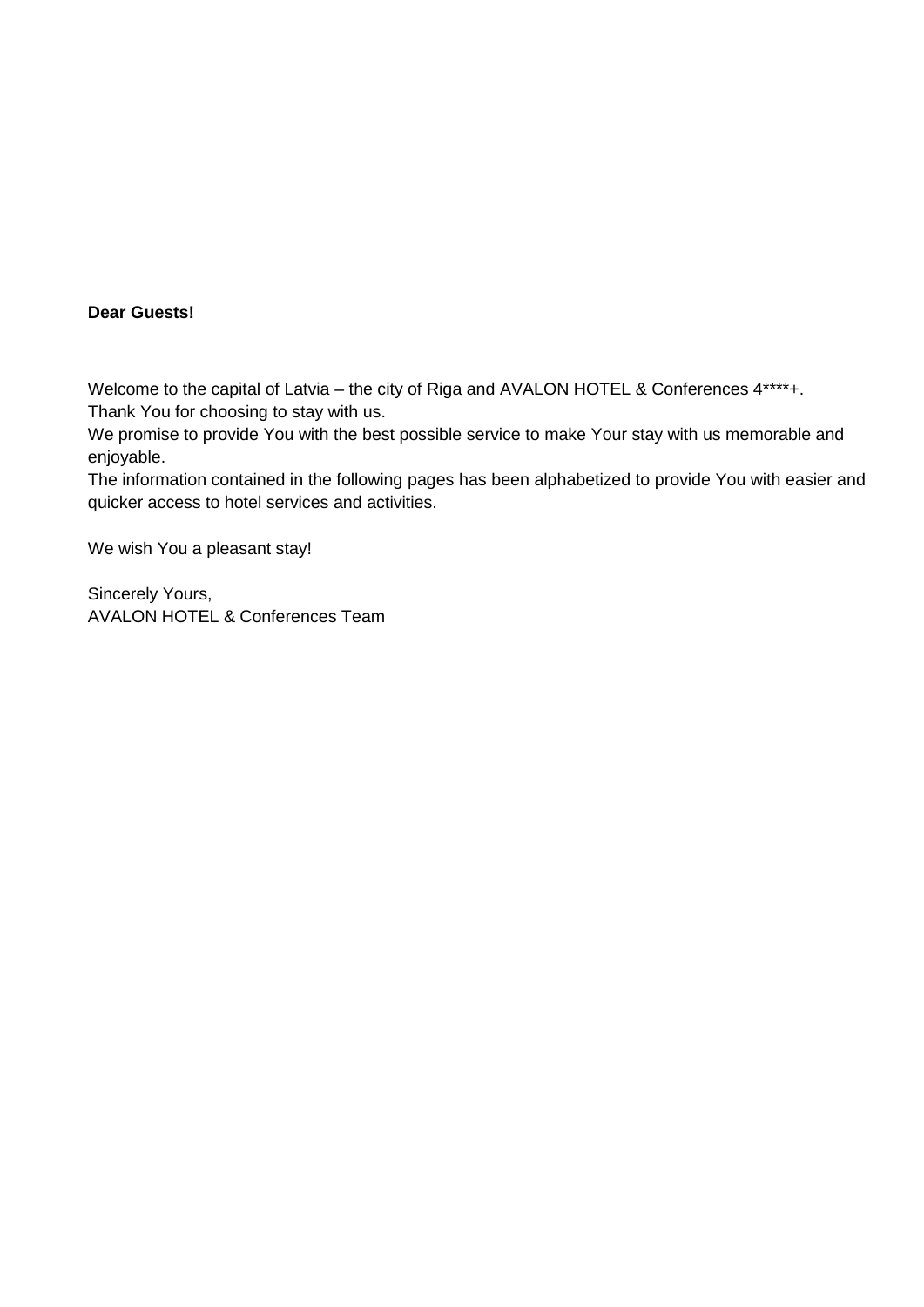

| <b>AVALON</b>              | Centrally located 4-star Superior hotel in Riga Old Town with 111 air-conditioned Standard<br>and Business class rooms, Junior Suites and Suites, free Wi-Fi, restaurant RESONANCE,<br>Lobby Bar, roof-top Banquet Room on the 6 <sup>th</sup> floor, seminar, conference and presentation<br>rooms, gym, underground garage, parking space for busses, laundry service, business and<br>travel information services. For more information please contact Reception or dial "0". |
|----------------------------|----------------------------------------------------------------------------------------------------------------------------------------------------------------------------------------------------------------------------------------------------------------------------------------------------------------------------------------------------------------------------------------------------------------------------------------------------------------------------------|
| <b>Air Conditioning</b>    | All rooms and public areas in the Hotel have air conditioning. To get the best use of the air<br>conditioner in your room, please make sure to keep the window closed. It will only cool<br>your room during the summer season (over +20 °C).                                                                                                                                                                                                                                    |
| <b>Airport Information</b> | Please contact Reception or dial "0" for information on flights, transfers or other Airport<br>information. Bus No 22 is the official public transport line to and from Riga International<br>Airport. The bus stop from the Airport is located near shopping centre "Stockmann" (bus<br>stop "Autoosta"), while the stop for the route from the Hotel to the Airport is located<br>immediately in front of the hotel.                                                           |

## B

| <b>Baby Cots</b><br>& Pot      | Provided free-of-charge for one child under 3. Please ask at the Reception or dial<br>"0". The number of baby cots and pots is limited.                                                                                                                                                                                                                                                                                                                                                                                                                                 |
|--------------------------------|-------------------------------------------------------------------------------------------------------------------------------------------------------------------------------------------------------------------------------------------------------------------------------------------------------------------------------------------------------------------------------------------------------------------------------------------------------------------------------------------------------------------------------------------------------------------------|
| <b>Banqueting</b>              | Our Conference and Banquet Manager will be pleased to inform you about facilities and<br>menu. Please dial 2404.                                                                                                                                                                                                                                                                                                                                                                                                                                                        |
| <b>Bar</b>                     | Lobby Bar is located on the ground floor. Open from 12:00 (noon) until 24:00 or the last<br>guest. Please dial 2401 or "0".                                                                                                                                                                                                                                                                                                                                                                                                                                             |
| <b>Bottle Opener</b>           | Please contact the Reception, Bar or Restaurant. Please dial 2401 or "0".                                                                                                                                                                                                                                                                                                                                                                                                                                                                                               |
| <b>Breakages &amp; missing</b> | Please note that you will hold the responsibility for all/any breakages and/or missing<br>items in your room and will be charged accordingly.                                                                                                                                                                                                                                                                                                                                                                                                                           |
| <b>Breakfast</b>               | Hot buffet-style breakfast served from 7:00 am until 11:00 am in high season; low season-<br>weekdays from 7:00 am to 10:00 am and Saturdays, Sundays from 8:00 am to 11:00 am at<br>RESONANCE restaurant. If you arrive in the morning, you can enjoy breakfast buffet for<br>extra charge. For more information please contact the Reception or dial "0".<br>For breakfast in your room, please fill in the Breakfast Form and leave it at the Reception or<br>hang on your door handle from outside by 10:00 pm on the day before breakfast, or dial "0"<br>or 2401. |
| <b>Business Services</b>       | For copying, fax, document scanning, e-mail, translation or any other business services<br>please contact the Reception or dial "0".                                                                                                                                                                                                                                                                                                                                                                                                                                    |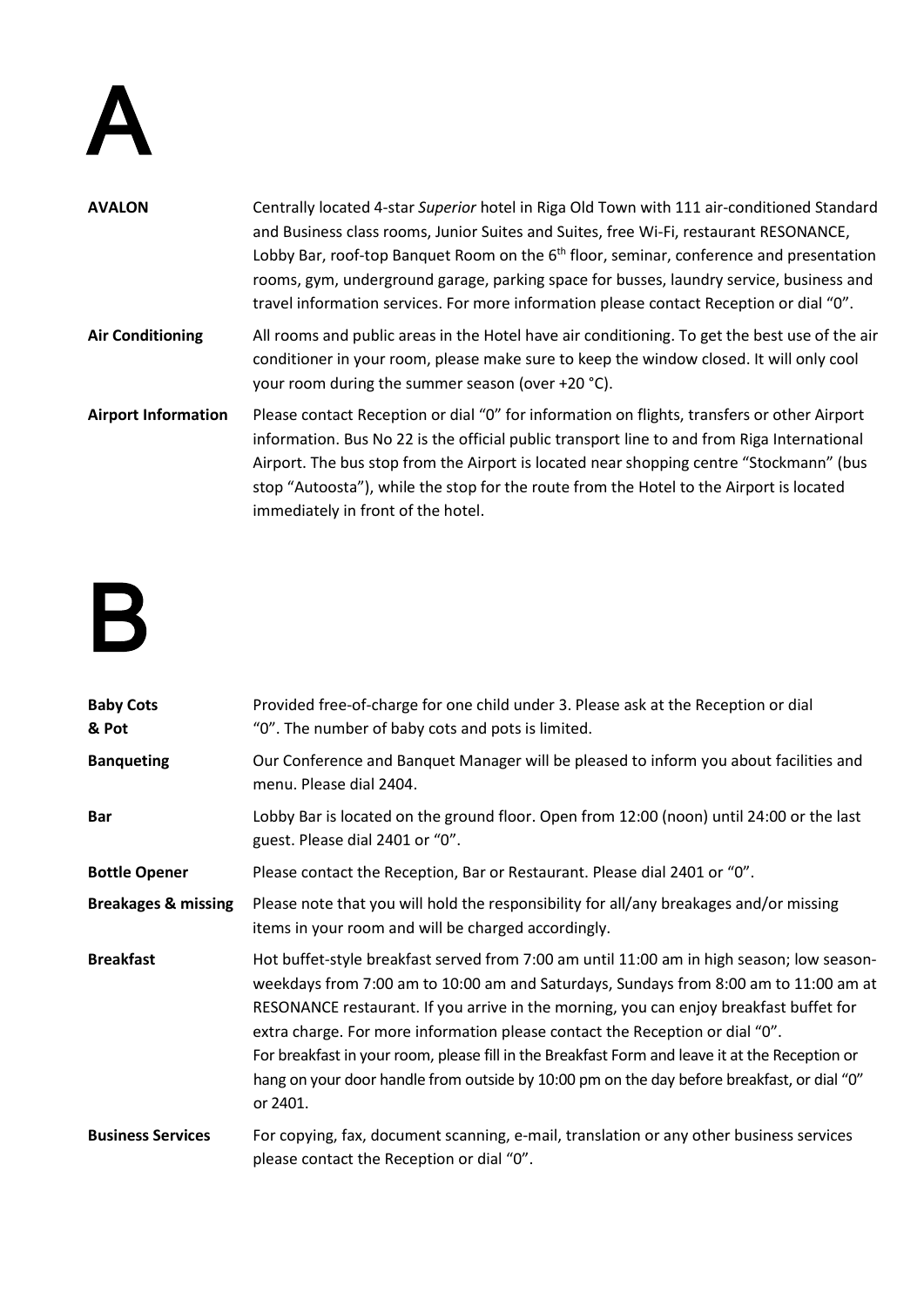# C

| <b>Calls</b>             | Local Call:<br>International Call:<br>Room to Room Call:               | 9+Tel. No<br>9 + 00 + Country Code + Area Code + Tel. No<br>1+Room No                                                                                            |
|--------------------------|------------------------------------------------------------------------|------------------------------------------------------------------------------------------------------------------------------------------------------------------|
|                          | Internal calls are free of charge.                                     | International telephone code list is available at the end of alphabetical information.                                                                           |
| Check-in                 | Reservations Manager. Please dial "0" or 2204.                         | Check-in time starts at 3 pm. For early check-in, please contact the Reception or                                                                                |
| <b>Check-out</b>         | Reception. Please dial "0".                                            | Check-out time is 12:00 pm (noon). If you require late check-out please contact the                                                                              |
| Children                 |                                                                        | One child under 13 stays free-of-charge when using existing beds.                                                                                                |
| Computer                 |                                                                        | Please use the guest computer in the Lobby bar free-of-charge.                                                                                                   |
| <b>Conference rooms</b>  | contact Conference and Banqueting Manager or dial 2404.                | Hotel offers conference rooms for up to 180 delegates. For more information please                                                                               |
| <b>Congratulations</b>   | Reception or dial "0".                                                 | The Hotel provides special services for birthdays, anniversaries, etc. Please contact the                                                                        |
|                          | Country Phone Codes Please see at the end of alphabetical information. |                                                                                                                                                                  |
| <b>Courier services</b>  | please contact the Reception or dial "0".                              | Courier services are available at the Reception for extra charge. For more information,                                                                          |
| <b>Credit Cards</b>      |                                                                        | The Hotel accepts American Express, Visa, Master Card, Maestro and EuroCard. The credit<br>card for using hotel services must be preauthorised at the Reception. |
| <b>Currency exchange</b> |                                                                        | Please contact the Reception or dial "0" to find out the nearest Currency exchange points.                                                                       |
|                          |                                                                        |                                                                                                                                                                  |

## D

| Diet Menu             | Please contact the Reception or the Restaurant Waiter regarding your dietary wishes. Dial<br>2401 or "0". |
|-----------------------|-----------------------------------------------------------------------------------------------------------|
| Do Not Disturb        | For privacy, please hang the "Please Do Not Disturb" sign on the outside door handle.                     |
| <b>Drinking Water</b> | Please use the bottled water or order from restaurant. Dial 2401 or "0".                                  |



**Electricity** 220 volt AC is the general current in the Hotel. 220 volt outlets for shavers are provided in Your bathroom.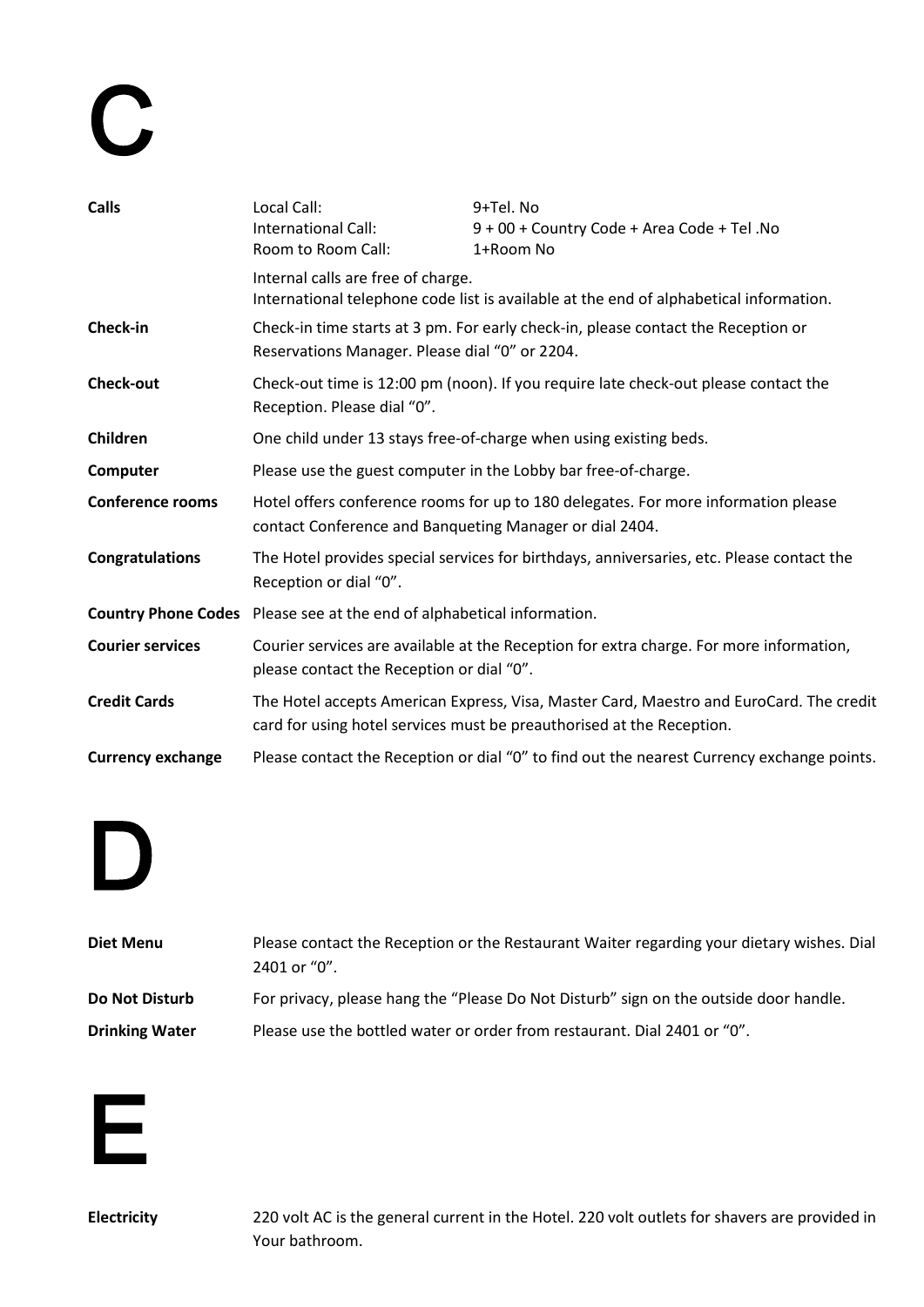| <b>Electronic Key Card</b> | All room doors are equipped with an electronic card system. To activate the electricity in<br>the room, please insert the key card in the socket near your door. Remember to take your<br>card with you when leaving the room. Please leave the card at the Reception at the<br>check-out. |
|----------------------------|--------------------------------------------------------------------------------------------------------------------------------------------------------------------------------------------------------------------------------------------------------------------------------------------|
| <b>Elevators</b>           | There are 2 panoramic elevators available from the garage to the 8 <sup>th</sup> floor.                                                                                                                                                                                                    |
| <b>Emergency Exits</b>     | Emergency exits are shown on the Fire Exit Plan posted on your room wall.                                                                                                                                                                                                                  |
| <b>Extra bed</b>           | A sofa bed can be arranged for an additional charge. Please contact the Reception or dial "0".                                                                                                                                                                                             |
| <b>Extra pillow</b>        | You will find an extra pillow in your wardrobe. If you require more, please contact the<br>Reception or dial "0".                                                                                                                                                                          |



| Facebook                                 | Connect to the Hotel's Facebook page via www.hotelavalon.eu.                                                                                                                                                                                            |
|------------------------------------------|---------------------------------------------------------------------------------------------------------------------------------------------------------------------------------------------------------------------------------------------------------|
| Fax                                      | Your fax messages should be sent to the Reception at +371-67160751. Upon receipt, the<br>Reception will contact you. To send a fax, please contact the Reception.                                                                                       |
| <b>Fire Safety</b><br><b>Precautions</b> | As a precautionary measure, please familiarize yourself with the fire exit locations<br>on each floor, displayed on the doors of guest rooms. In the event of fire, do not use the<br>elevators. Use the staircases indicated with the fire exit signs. |
| <b>First aid</b>                         | First aid kit is available at the Reception. Dial "0".                                                                                                                                                                                                  |
| <b>Flowers</b>                           | Guests may order flowers for extra charge at the Reception. Please dial "0".                                                                                                                                                                            |

## G

| <b>Gift Cards</b> | You may order Gift Certificates for accommodation, restaurant or other Hotel services.<br>For more information please contact the Reception or dial "0".                                                                                                                                                                                                                                                    |
|-------------------|-------------------------------------------------------------------------------------------------------------------------------------------------------------------------------------------------------------------------------------------------------------------------------------------------------------------------------------------------------------------------------------------------------------|
| <b>GMO</b>        | AVALON HOTEL & Conferences is the first hotel in Latvia which has joined to the<br>movement "Free from GMO".                                                                                                                                                                                                                                                                                                |
| "Green Key"       | In January 2015, the Avalon Hotel & Conferences was awarded with the eco-label "Green<br>Key". It is an international voluntary eco-label for tourist attractions to promote<br>sustainable tourism. "Green Key" is the world's largest accommodation eco-label. This<br>eco-certificate confirms the acquisition of AVALON HOTEL & Conferences sense of<br>responsibility for the environment and society. |
| <b>GYM</b>        | There is gym available for our hotel guests on the $6th$ floor. Gym working hours are from 7.30 -<br>22.00. Please use your door card to open Gym doors. For more information please contact<br>Reception or dial "0".                                                                                                                                                                                      |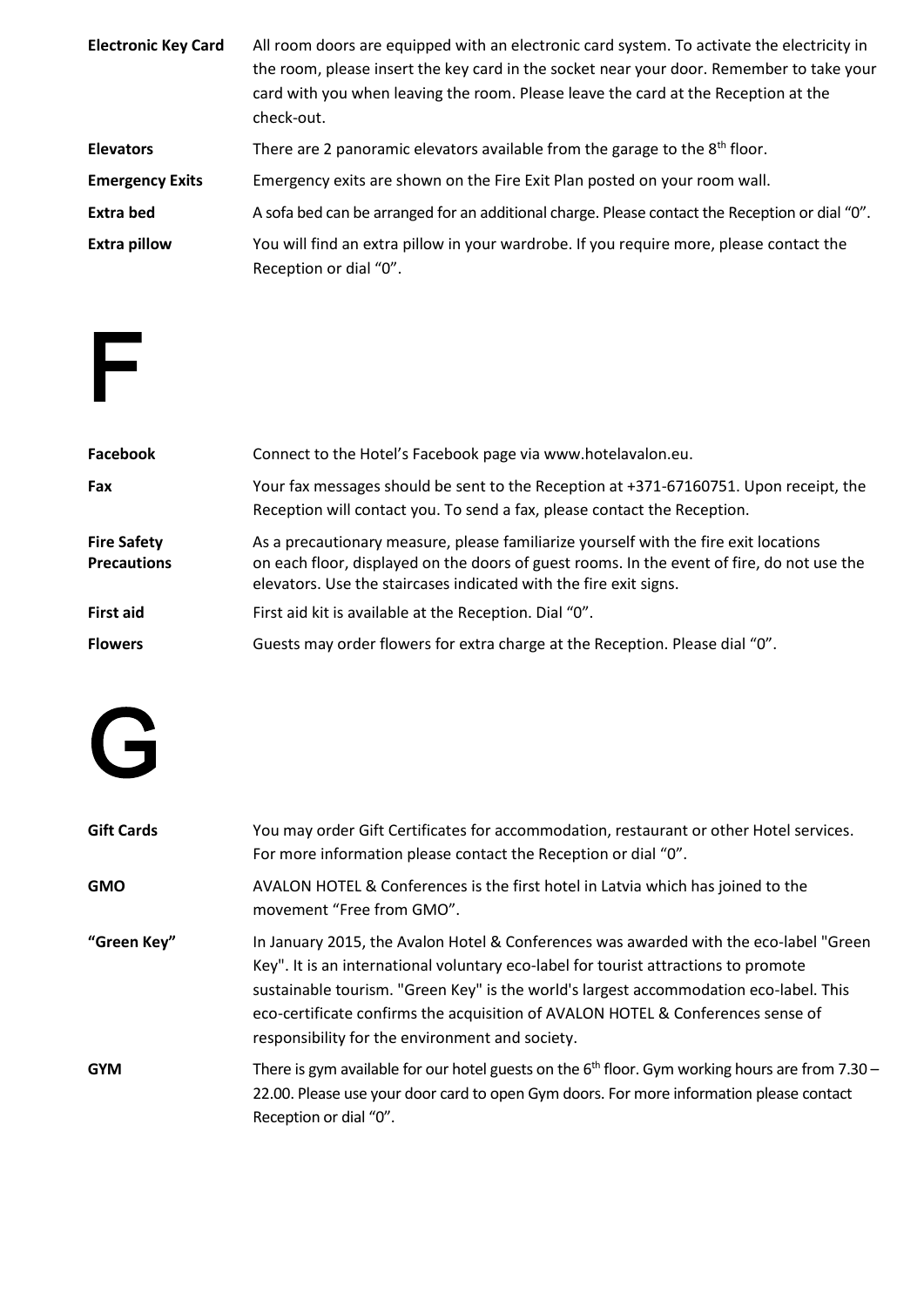## H

| Hair dryer          | Hair dryers are available in all guest bathrooms.                                                                                                                                     |
|---------------------|---------------------------------------------------------------------------------------------------------------------------------------------------------------------------------------|
| <b>HDMI</b> input   | To set up your private device to the TV, please use a socket in the wall at the desk before<br>the TV is switched on. For more information, please contact the Reception or dial "0". |
| <b>Housekeeping</b> | Blankets, pillows, towels and cots are available. Please dial "0" or 2500.                                                                                                            |





M

I

|                  | Laundry, Dry Cleaning Use the laundry bag in your room and drop your clothes at the Reception for washing,                                                                                                                          |
|------------------|-------------------------------------------------------------------------------------------------------------------------------------------------------------------------------------------------------------------------------------|
|                  | ironing or dry cleaning. Services are provided at an extra charge. Dry cleaning services are                                                                                                                                        |
|                  | available from Monday to Friday.                                                                                                                                                                                                    |
|                  | All items received by 10:00 am will be returned the same day. All items received after                                                                                                                                              |
|                  | 10:00 am will be delivered the following day until 12:00 pm                                                                                                                                                                         |
|                  | For more information, please contact the Reception or dial "0".                                                                                                                                                                     |
| Location         | The Hotel is located in the Riga Old Town area, close to the Daugava River, St. Peter's<br>Church, Latvian National Opera, House of the Blackheads, Riga Central Market, Central<br>Coach Station and the biggest shopping centres. |
| Lost & Found     | Please contact the Reception or dial "0".                                                                                                                                                                                           |
| Luggage          | Handling and storage available through the Reception. Please dial "0".                                                                                                                                                              |
| <b>Lunch Box</b> | Guests may order Lunch Boxes at the Reception. For the Menu and price, please ask at<br>the Reception or dial "0".                                                                                                                  |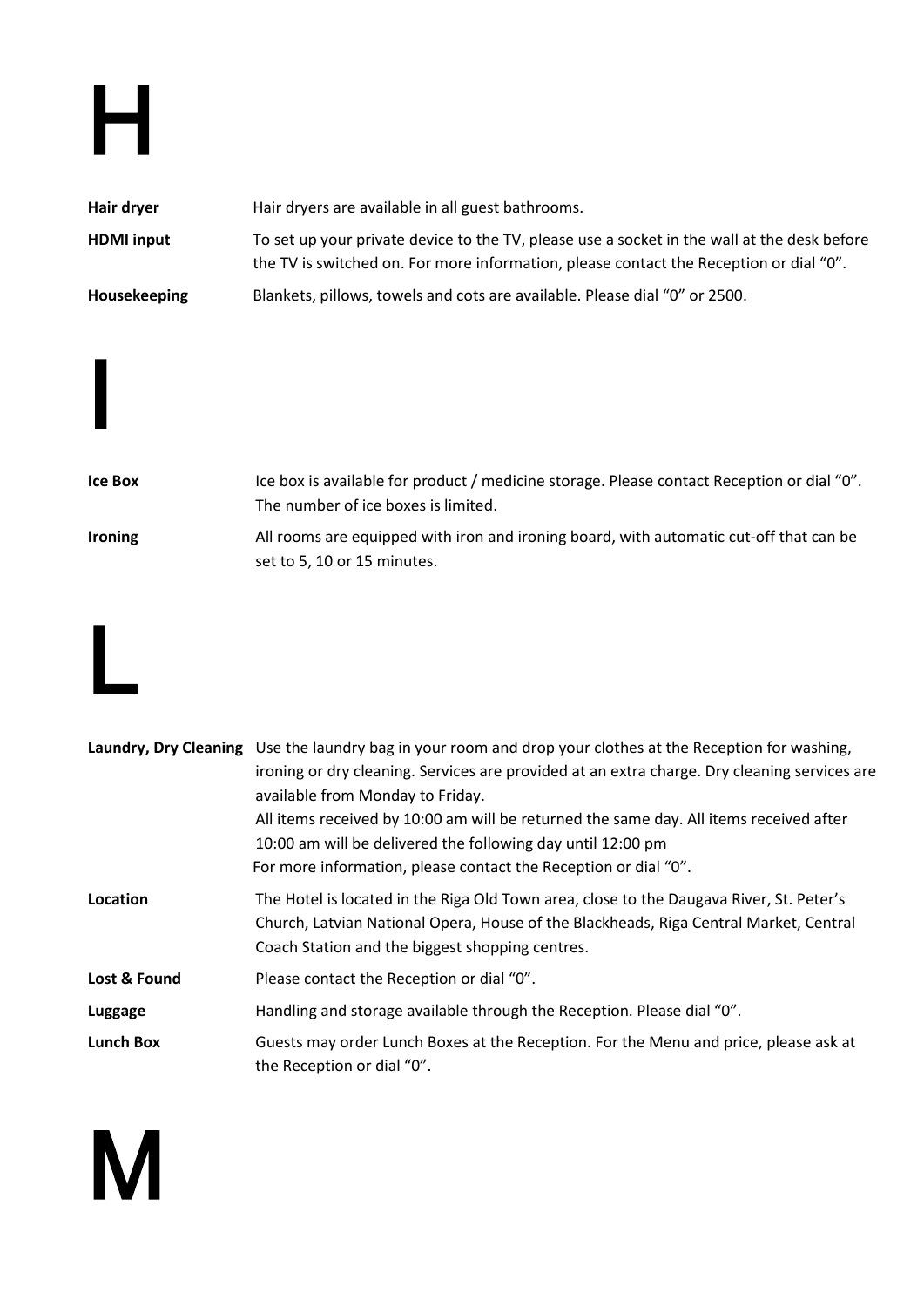| <b>Mail &amp; Parcels</b> | Mailing & parcel services are provided at the Reception for additional charge. Incoming<br>mail & parcels will be kept for you at the Reception.                                                                                                                                                                                                                                                                                                                                                                                                   |
|---------------------------|----------------------------------------------------------------------------------------------------------------------------------------------------------------------------------------------------------------------------------------------------------------------------------------------------------------------------------------------------------------------------------------------------------------------------------------------------------------------------------------------------------------------------------------------------|
| <b>Maintenance</b>        | For assistance with room maintenance, please contact the Reception or dial "0".                                                                                                                                                                                                                                                                                                                                                                                                                                                                    |
| <b>Maps</b>               | City maps are available at the Reception.                                                                                                                                                                                                                                                                                                                                                                                                                                                                                                          |
| <b>Messages</b>           | Messages may be left at the Reception. Please dial "0".                                                                                                                                                                                                                                                                                                                                                                                                                                                                                            |
| Mini-bar                  | For Your convenience there is a small refrigerator in your room. It will be re-stocked daily.<br>If you need other beverages, please contact Room Service or dial "0". Bottled mineral<br>water for drinking is located on the table and is re-stocked daily at an additional charge.<br>The pre-authorization of your credit card or a deposit of EUR 70.00 is considered as a<br>guarantee for minibar items. Please do not use the minibar for personal storage items!<br>If your mini bar is closed, please contact the Reception or dial "0". |



**Non-Smoking-Rooms** The Hotel provides non-smoking rooms. The fine for smoking in non-smoking rooms is EUR 100.00.



| <b>Questionnaire</b> | There is a questionnaire in each room for evaluating our services. Please complete the  |
|----------------------|-----------------------------------------------------------------------------------------|
|                      | form and drop it at the Reception.                                                      |
| <b>Quality mark</b>  | AVALON HOTEL & Conferences has been awarded with a quality mark of the tourism          |
|                      | service quality system "Q-Latvia". For more information please contact the Reception or |
|                      | dial " $0$ ".                                                                           |

P

| <b>Parking</b> | Parking place at the hotel and the underground garage are subject to availability and for<br>additional charge. Please ask at the Reception or dial "0" for assistance.                                                                                                                                                                                                                |
|----------------|----------------------------------------------------------------------------------------------------------------------------------------------------------------------------------------------------------------------------------------------------------------------------------------------------------------------------------------------------------------------------------------|
| Pet policy     | Pets are not allowed at the Hotel.                                                                                                                                                                                                                                                                                                                                                     |
| Phone          | The Hotel's central phone number is +371 67169999.                                                                                                                                                                                                                                                                                                                                     |
| Photocopying   | Photocopying services are available at the Reception at an additional charge.                                                                                                                                                                                                                                                                                                          |
| <b>Pillows</b> | SleepAngel® is the world's cleanest pillow, proven to block germs, bacteria, allergens and<br>even virus, too. So tonight you can lay your head down safe in the knowledge your pillow<br>is completely clean inside – so fresh, so pure - it is just like new.<br>The lowest pillow price guaranteed for our guests. For more information please ask at the<br>Reception or dial "0". |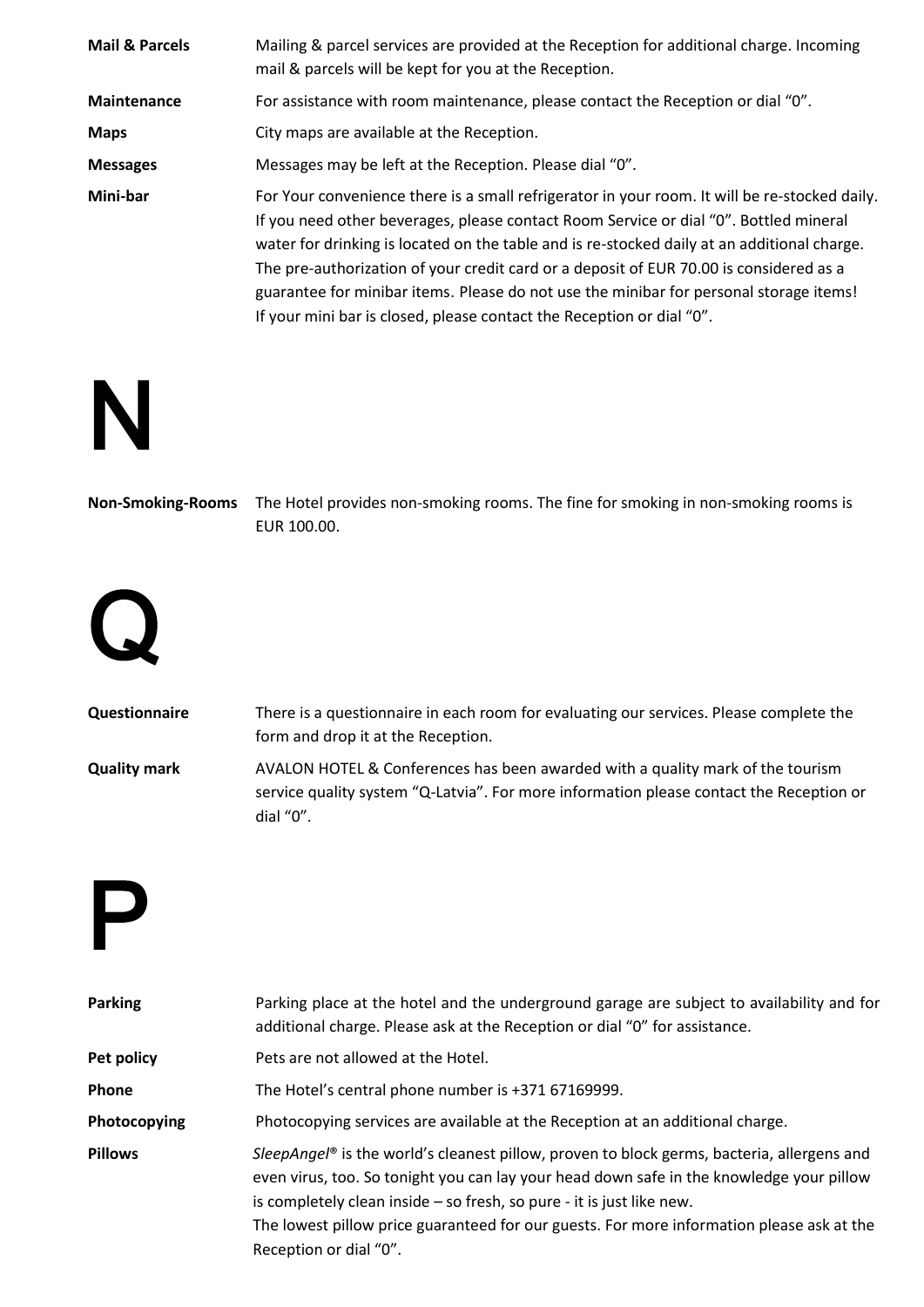**Postcards / Letters** You may send letters and postcards via Reception. Please dial "0". **Privacy Policy/GDPR** You can read the hotel's privacy policy on our webpage https://hotelavalon.eu/aboutus/privacy-policy

### R

| <b>Reservations</b>      | Please do not forget to reserve a room for your next visit. Please dial 2204, "0" or e-mail<br>us to reservations@hotelavalon.eu                                                                                                                    |
|--------------------------|-----------------------------------------------------------------------------------------------------------------------------------------------------------------------------------------------------------------------------------------------------|
| <b>Restaurant</b>        | Restaurant RESONANCE is located on the ground floor. It is open daily from 12.00 pm<br>(noon) to 11:00 pm. Off-site catering and cakes are available upon request. For more<br>information please dial 2404 or 2401.                                |
| <b>Roof Banquet Room</b> | Perfect venue for conferences, seminars and banquets. Room size $-42$ m <sup>2</sup> . For more<br>information please dial 2404 or "0".                                                                                                             |
| <b>Rooms</b>             | AVALON HOTEL & Conferences offers 111 Standard and Superior class rooms, Junior<br>Suites and Suites, Family rooms, connecting rooms, and rooms for persons with special<br>needs.                                                                  |
| <b>Room Cleaning</b>     | When you leave your room, please hang the "Please Clean" sign on the outside door<br>handle or contact Housekeeping department. Please dial 2500 or "0". If you would like to<br>make sure your towels are changed, please leave them on the floor. |
| <b>Room Service</b>      | Available from 7:00 am to 11:00 pm. You will find the Room Service menu on the writing<br>desk in your room. Please dial 2401 or "0".                                                                                                               |



| <b>Safety Deposit Box</b> | For maximum safety, we recommend that You place Your valuables and documents in the         |
|---------------------------|---------------------------------------------------------------------------------------------|
|                           | individual safety deposit box in your room. Hotel administration bears no responsibility or |
|                           | liability for any valuables left in your room.                                              |
| <b>Security</b>           | 24-hour video and live guarded security inside the Hotel's public areas and on Hotel's      |

territory. Time-limited room cards with magnetic code. Immediate connection to the Central Police office.

T

**Taxi Services** Please contact the Reception or dial "0".

**Television** Your TV set offers programmes free of charge. Channel list is available at the end of alphabetical information.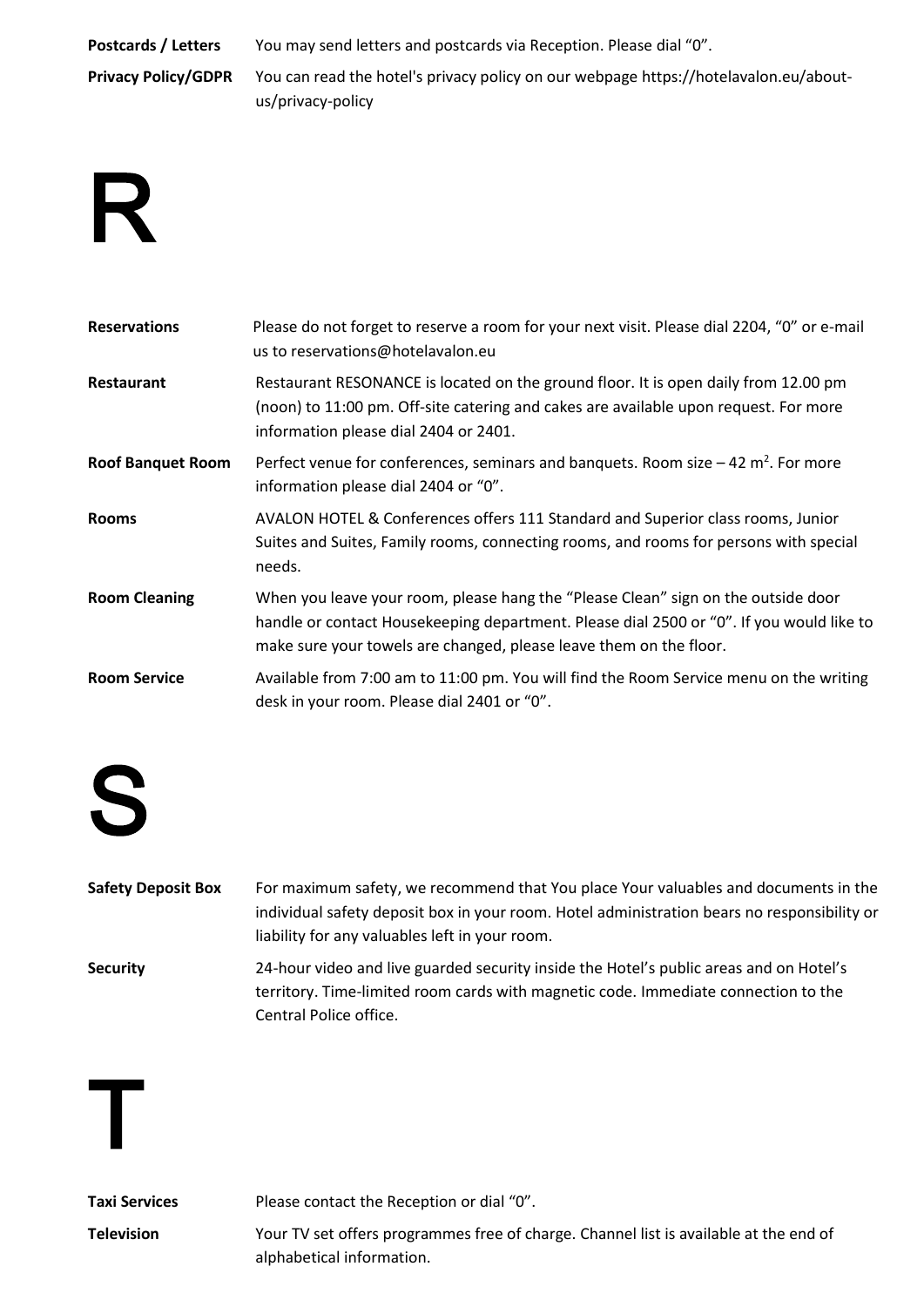| <b>Transfers</b> | Please request individual or group transfers at the Reception or dial "0".                 |
|------------------|--------------------------------------------------------------------------------------------|
| <b>Twitter</b>   | Follow the Hotel's Twitter account which You can find on our website<br>www.hotelavalon.eu |

U

**Umbrellas** Please ask at the Reception or dial "0".



Visitors **In the interest of guest security, visitors after 11:00 pm are monitored by the Hotel's** Security Department. If you have late guests, please register them at the Reception or dial "0".



| Wake-up Call   | Please contact the Reception or dial "0".                                               |
|----------------|-----------------------------------------------------------------------------------------|
| Web-page       | The web site of the Hotel - www.hotelavalon.eu.                                         |
| Wi-Fi          | High-speed wireless internet access is available at the Hotel free of charge.           |
| <b>Windows</b> | Window opens only 20 cm. For more information please contact the Reception or dial "0". |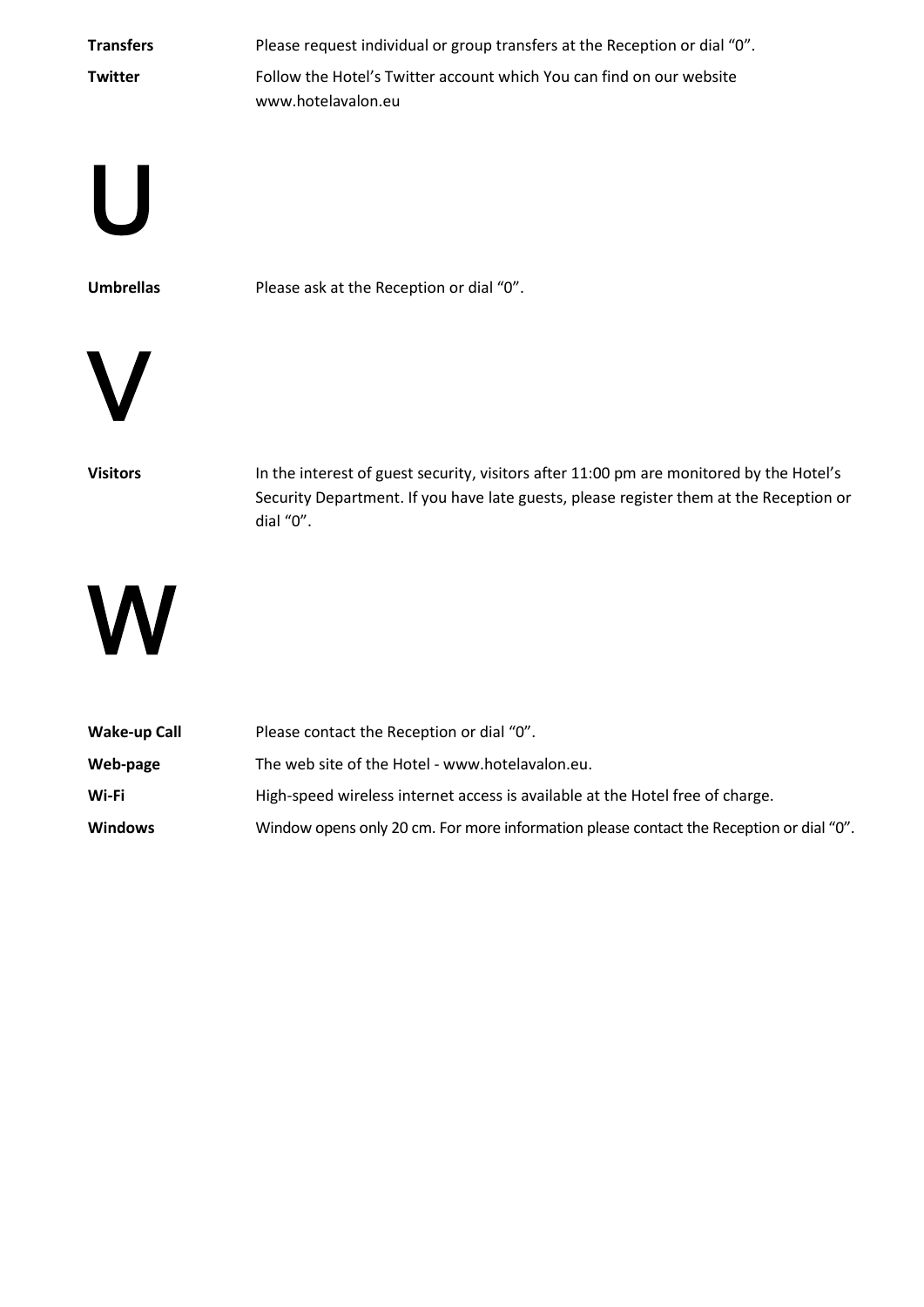### **General Safety Tips**

Marble, tiles and stone surfaces become slippery when wet. Take care during the cleaning process of the public areas. Always respect the "Wet floor" signs. Pay special attention to the staircases. Be careful after using your shower or bath.

Please keep your key card secure at all times. Should you lose your key card, please immediately notify the Front Desk so that your lock may be re-coded.

Riga is generally a safe tourist destination, but it is still wise to follow the same common-sense safety precautions you would normally follow in your own hometown. Close and lock your room's door while you are sleeping. Make sure to close your room door whenever you leave your room. Also make sure you don't leave any valuables in the car.

Valuables: Don't leave valuables out in your hotel room. Don't allow anyone to see large amounts of cash or jewelry. Store valuables in your room-safe and make sure your safe is closed. The hotel is not responsible for loss, damage or theft of cash, jewelry or other valuables left in guest rooms.

Strangers: Don't ever invite strangers to your room even if you've had a few drinks with them and feel they're OK.

Answering door: Don't answer the door without verifying who it is through the viewer. Remember that hotel staff wear uniforms, and if a person claims to be an employee, call the front desk and make sure the visit is a valid one.

### **Fire Security**

Smokers are kindly requested to put out their cigarettes in an ashtray (located outside; few steps away from hotel's main entrance) and not to throw cigarettes down on the street or in the gardens. **PLEASE DO NOT SMOKE IN THE ROOM.** The smoking in the room is prohibited. Do not use electrical appliances for cooking or other purposes that are not provided with the room. Locate alarms and extinguishers on your hotel floor and review their instructions. If you have a physical condition that might impair your ability to either detect an alarm or evacuate via the staircase, please notify the Front Desk.

### **In case of fire**

- 1. Notify Reception by dialing "0" or in person.
- 2. Activate the fire alarm
- 3. Evacuate the room immediately closing all doors behind you and proceed to the nearest Exit.
- 4. Do not use elevator while evacuating. Please use staircase.
- 5. If there is no immediate threat, fight the fire by using the fire extinguishers provided.
- 6. Above all, always maintain your personal safety.

DO NOT TAKE RISKS! DO NOT RETURN TO YOUR ROOM FOR ANY REASON!

### **If you hear the Fire Alarm**

If you hear a continuous signal, leave the building by the nearest exit.

Take your room keycard and go to the door of your room.

If there is any evidence of smoke in the room, crawl to the door. Do Not Stand! Smoke and deadly gases may rise. Check the door with the palm of your hand. If the door or the knob is hot.

If the door is not hot, open it slowly, but be ready to close it immediately if necessary.

If the Room Door is Hot, leave it shut - it may be safer to stay in your room. Let someone know you are in the room. Soak towels and sheets to put around doors and cracks if smoke seeps in.

If the nearest exit or stairway is blocked by smoke or fire, return to your room and close the door. Let someone know you are in the room. Soak towels and sheets to put around doors and cracks if smoke seeps in.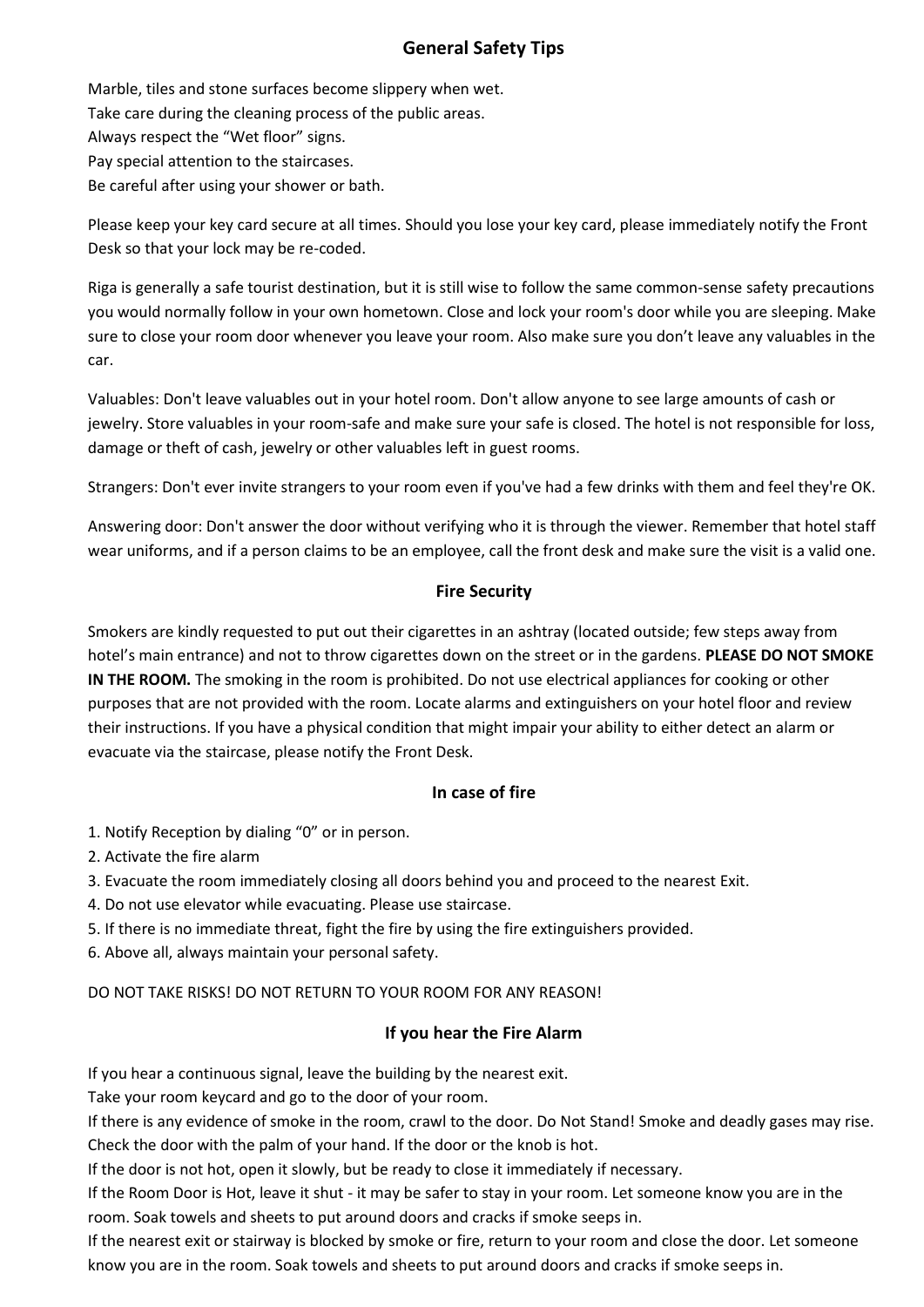### **Epidemiological safety instructions for guests of AVALON HOTEL & Conferences**

- Use alcohol-based hand gel when entering hotel.
- Wash your hands with soap and water or alcohol-based hand gel, before and after eating as well as after attending the lavatory.
- We recommend to keep using face masks in all public places.
- We recommend to keep observing 2m distance.
- We recommend to use the elevator alone, with your roommate or with your household family members.
- If you feel symptoms (fever, cough, sore throat, fatigue or shortness of breath) stay in your room, do not attend public places, inform reception staff about your health condition, if necessary, ask to call an ambulance.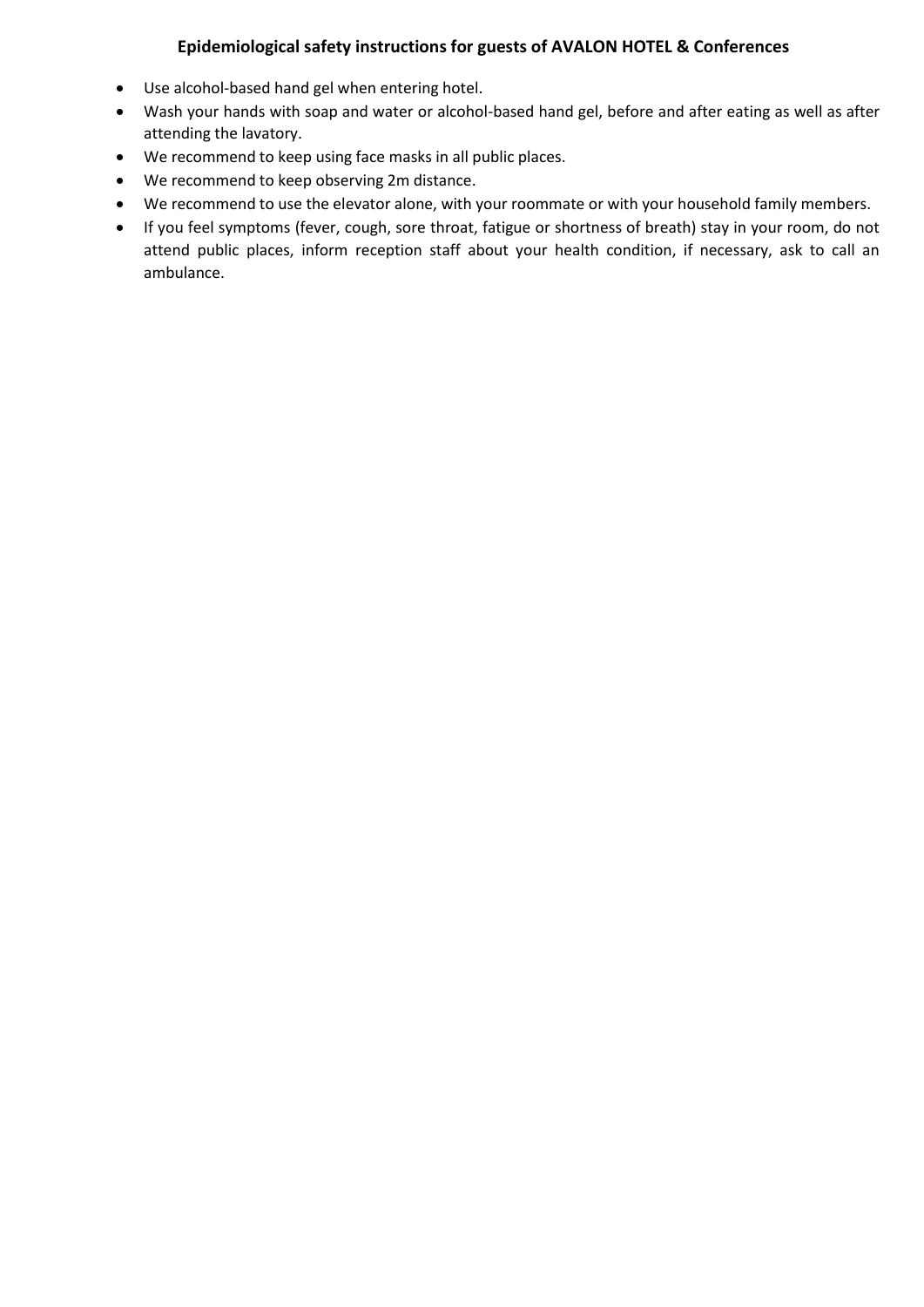### **INTERNATIONAL TELEPHONE CODES**

| Country              | <b>Country code</b> |
|----------------------|---------------------|
| Australia            | 61                  |
| Austria              | 43                  |
| Azerbaijan           | 994                 |
| Belarus              | 375                 |
| Belgium              | 35                  |
| Brazil               | 55                  |
| Canada               | $\mathbf{1}$        |
| China                | 86                  |
| Cyprus               | 357                 |
| Czech Republic       | 420                 |
| Denmark              | 45                  |
| Estonia              | 372                 |
| Finland              | 358                 |
| France               | 33                  |
| Germany              | 49                  |
| Greece               | 30                  |
| Hong Kong            | 852                 |
| Hungary              | 36                  |
| Iceland              | 354                 |
| India                | 91                  |
| Ireland              | 353                 |
| Israel               | 975                 |
| Italy                | 39                  |
| Japan                | 81                  |
| Latvia               | 371                 |
| Lithuania            | 370                 |
| Moldova              | 373                 |
| North Korea          | 82                  |
| Norway               | 47                  |
| Poland               | 48                  |
| Portugal             | 351                 |
| Romania              | 40                  |
| Russia               | $\overline{7}$      |
| Serbia               | 381                 |
| Slovakia             | 421                 |
| Spain                | 84                  |
| Sweden               | 46                  |
| Switzerland          | 41                  |
| Taiwan               | 886                 |
| The Netherlands      | 31                  |
| Turkey               | 90                  |
| Ukraine              | 380                 |
| United Arab Emirates | 971                 |
| United Kingdom       | 44                  |
| USA                  | $\mathbf 1$         |

The ability to call on connections 902 \*\*\*\*\*, 900 \*\*\*\*\*, 909 \*\*\*\*\* and 1180\*\*\*\*\* from all the hotel phones is closed.